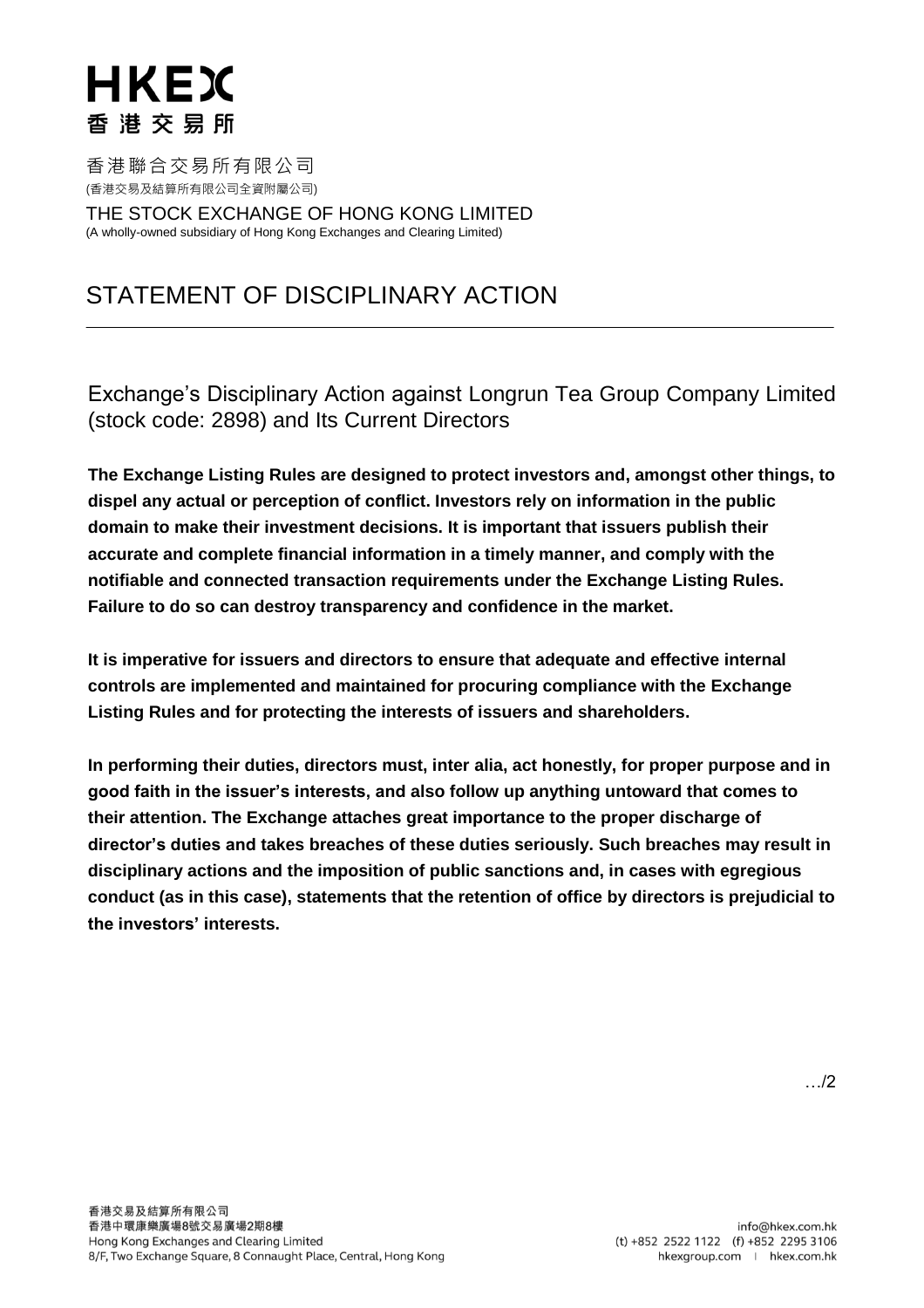### **The Listing Review Committee of The Stock Exchange of Hong Kong Limited (Listing Review Committee)**

### **CENSURES**:

### (1) **Longrun Tea Group Company Limited** (**Company**) (Stock Code: 2898)

for breaching Rules 2.13(2), 13.46(2)(a), 13.48(1), 13.49(1), 13.49(3)(i), 13.49(6), 13.89(3), 14.34, 14.38A, 14.40, 14.41, 14A.22, 14A.35, 14A.36 and 14A.46 of the *Rules Governing the Listing of Securities on The Stock Exchange of Hong Kong Limited* (**Exchange Listing Rules** or **Rules**) for:

- (a) failing to comply with the reporting, announcement, circular and shareholders' approval requirements for a major and connected transaction;
- (b) failing to ensure that the Company's financial information contained in its interim results for the six months ended 30 September 2016 (**2016 Interim Results**) was accurate and complete in all material respects, and not misleading or deceptive;
- (c) its delay in publishing and/or despatching seven sets of financial results and/or reports (**Outstanding Results and Reports**); and
- (d) failing to explain its deviation from a code provision in the Corporate Governance Code (**CG Code**), Appendix 14 to the Exchange Listing Rules;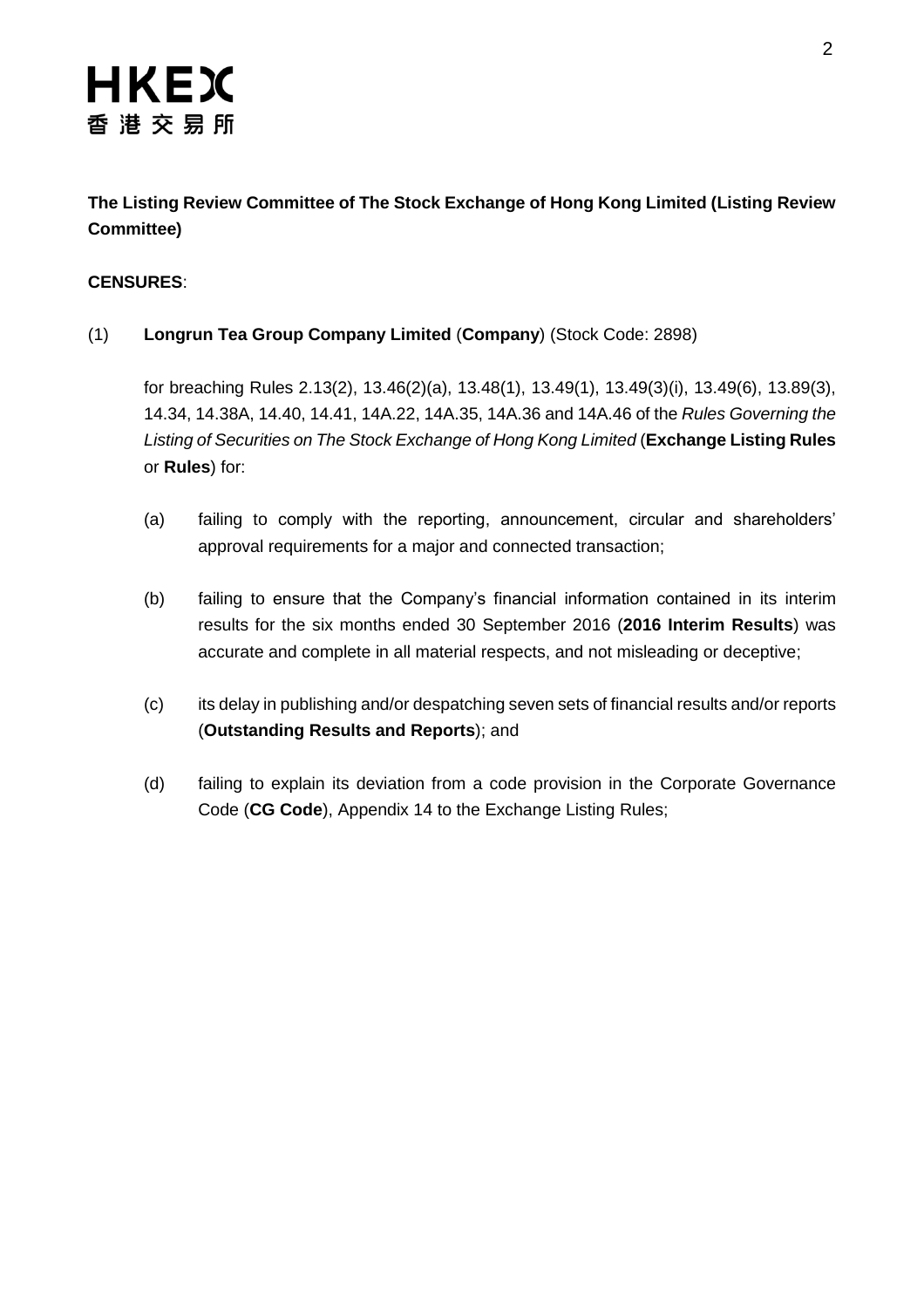### **AND FURTHER CENSURES:**

- (2) **Dr Chiu Ka Leung** (**Dr Chiu**), current executive director (**ED**) and Chairman of the Company;
- (3) **Mr Jiao Shaoliang** (**Mr Jiao**), current ED of the Company;
- (4) **Ms Yeh Shu Ping** (**Ms Yeh**), current ED, Vice-chairman and Chief Executive Officer of the Company;
- (5) **Dr He William** (also known as **Lu Pingguo**) (**Dr He**), current ED of the Company;
- (6) **Mr Guo Guoqing** (**Mr Guo**), current independent non-executive director (**INED**) of the Company;
- (7) **Mr Kwok Hok Lun** (**Mr Kwok**), current INED of the Company;
- (8) **Mr Lam Siu Hung** (**Mr Lam**), current INED of the Company; and
- (9) **Dr Liu Zhonghua** (**Dr Liu**), current INED of the Company;

for breaching their obligations under:

- (a) Rules 3.08(a), (b), (d) and (e) (Dr Chiu and Mr Jiao only), and  $3.08(f)$ ; and
- (b) the *Declaration and Undertaking with regard to Directors* given to the Exchange in the form set out in Appendix 5B to the Exchange Listing Rules (**Undertaking**) for failing to comply with the Exchange Listing Rules to the best of their ability and failing to use their best endeavours to procure the Company's compliance with the Exchange Listing Rules,

(the directors identified at (2) to (9) above are collectively referred to as the **Relevant Directors**).

**AND FURTHER DIRECTS** publication of a public statement under Rule 2A.09(7) that, in the Exchange's opinion, by reason of their persistent and/or wilful failure to discharge their responsibilities under the Exchange Listing Rules, the retention of office by Dr Chiu and Mr Jiao is prejudicial to the interests of investors.

For the avoidance of doubt, the Exchange confirms that the sanctions and directions in this Statement of Disciplinary Action apply only to the Company and the Relevant Directors, and not to any other past or present members of the board of directors of the Company.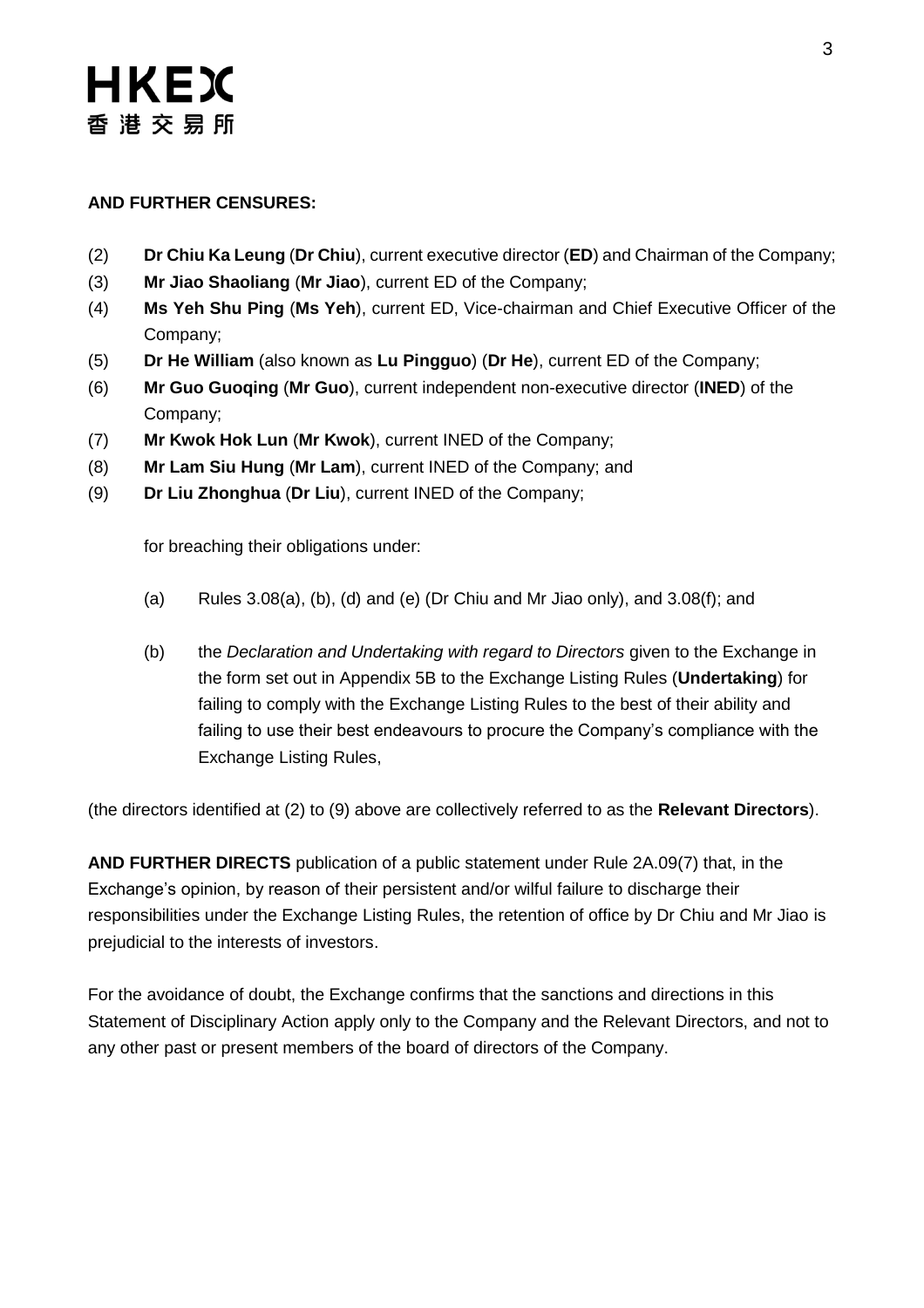### **HEARINGS**

On 11 November 2020, the Listing Committee conducted a hearing into the conduct of the Company and the Relevant Directors in relation to their obligations under the Exchange Listing Rules and/or the Undertakings. The Listing Committee issued its decision as set out in a letter dated 30 December 2020 (the **Listing Committee Decision**).

Following an application for a review of the Listing Committee Decision by the Company and Relevant Directors (the **LRC Review**), the Listing Review Committee conducted a review hearing on 25 May 2021 into the conduct of the Company and the Relevant Directors in relation to their obligations under the Exchange Listing Rules and/or the Undertakings.

#### **SUMMARY OF FACTS**

#### Major and connected transaction

On 1 September 2016, Dr Chiu and Mr Jiao procured the Company's subsidiary (**Subsidiary**) to enter into a loan agreement (**Loan Agreement**) with a borrower (**Borrower**), by which the Subsidiary agreed to provide a short-term bridging loan not exceeding RMB140 million (**Loan**) to the Borrower for investing in Longrun tea products. On the same day, the Borrower entered into a tea storage agreement (**TSA**) with a connected person (**Supplier**) owned by Dr Chiu and Mr Jiao. Under the TSA, the Supplier agreed to provide two-year storage service, free of charge, for storing Longrun tea products to be invested by the Borrower.

According to the Company, the parties agreed that the loan proceeds were to be directly transferred by the Subsidiary to the Supplier to settle the consideration payable by the Borrower under the TSA. The Loan arrangement was approved by Dr Chiu and Mr Jiao without informing the Company's and the Subsidiary's boards of directors.

The Borrower is a deemed connected person of the Company. The Loan transaction constituted a major and connected transaction. The Company failed to comply with the announcement, reporting, circular and independent shareholders' approval requirements under the Exchange Listing Rules in connection with the Loan Agreement.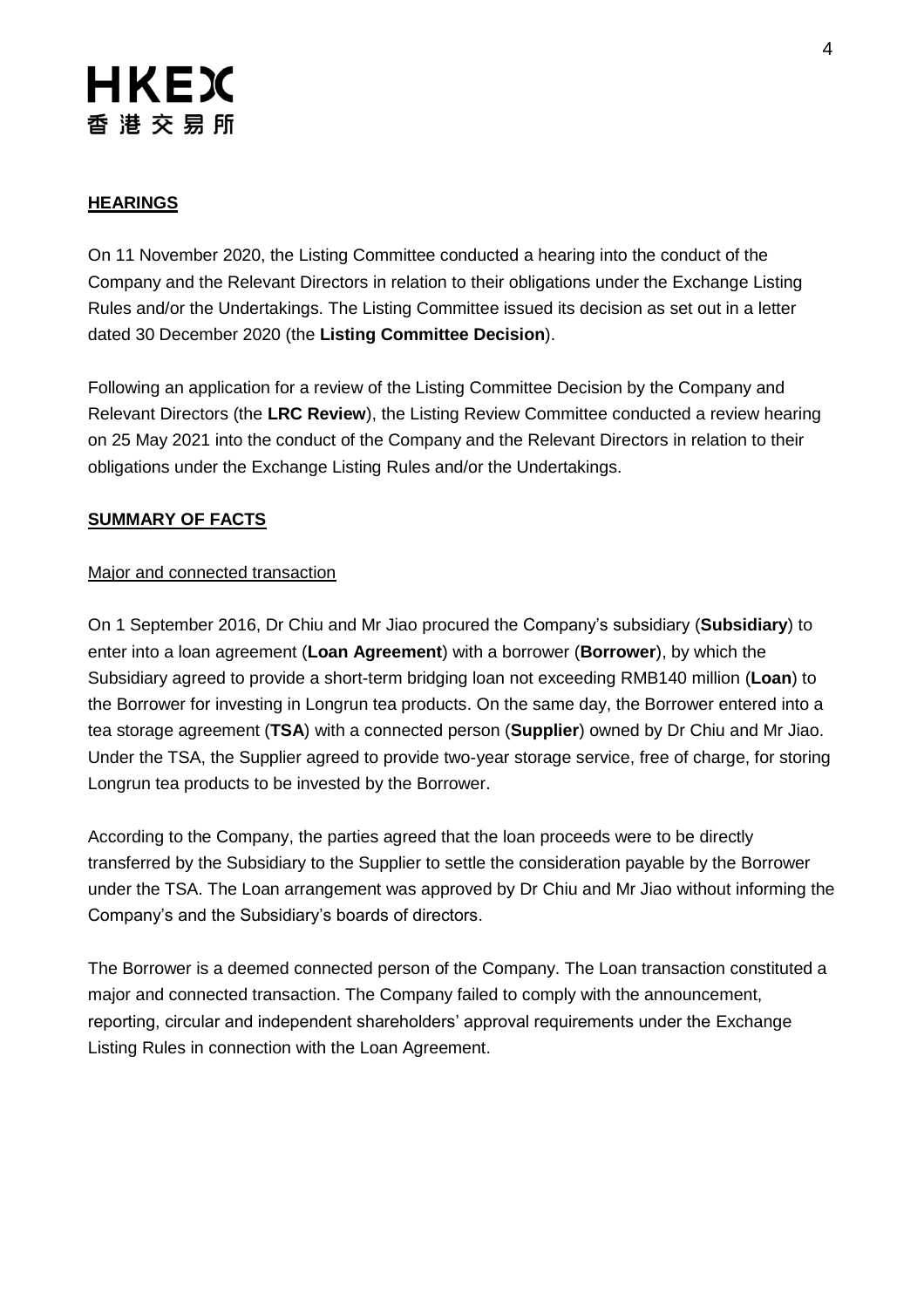#### Inaccurate disclosure

The Loan (in the total sum of RMB137.57 million) was transferred in tranches by the Subsidiary between September and December 2016. At the relevant time, the Loan and interest receivable (as at 30 September 2016) were not recorded in the Subsidiary's accounts and in its 2016 Interim Results published on 18 November 2016.

#### Audit findings and disclaimers of opinion

During the audit of the FY16/17 results, the Company's then auditors, Ernst & Young (**EY**), identified inconsistencies between the cash and bank balances on the Subsidiary's books and the banks' confirmation (**Inconsistencies**). EY advised the Company to conduct an independent forensic investigation into the Inconsistencies. Despite EY's advice, the Company engaged Baker Tilly Hong Kong Risk Assurance Limited (**Baker Tilly**) only to perform certain agreed-upon procedures (**AUP**).

Subsequently, the Company terminated EY's engagement and appointed Moore Stephens CPA Limited (**Moore Stephens**) as its new auditors. Moore Stephens issued a disclaimer of opinion on both the FY16/17 and FY17/18 annual results.

#### Internal controls

Prior to the Loan transaction, it was found during the FY14/15 internal control review that the Company did not have an effective system for its senior management to declare their material interests in transactions with the Group so as to ensure Exchange Listing Rule compliance. The Company did not take any steps to address this issue apart from simply informing its directors and senior management of their responsibility to declare their interests in transactions with the Group.

Baker Tilly identified a number of internal control deficiencies, among other things, during the AUP. The Company's audit committee (**Audit Committee**) agreed there were deficiencies in the Company's internal control procedures, and the Company announced on 24 August 2018 that it had adopted remedial measures to strengthen its internal controls.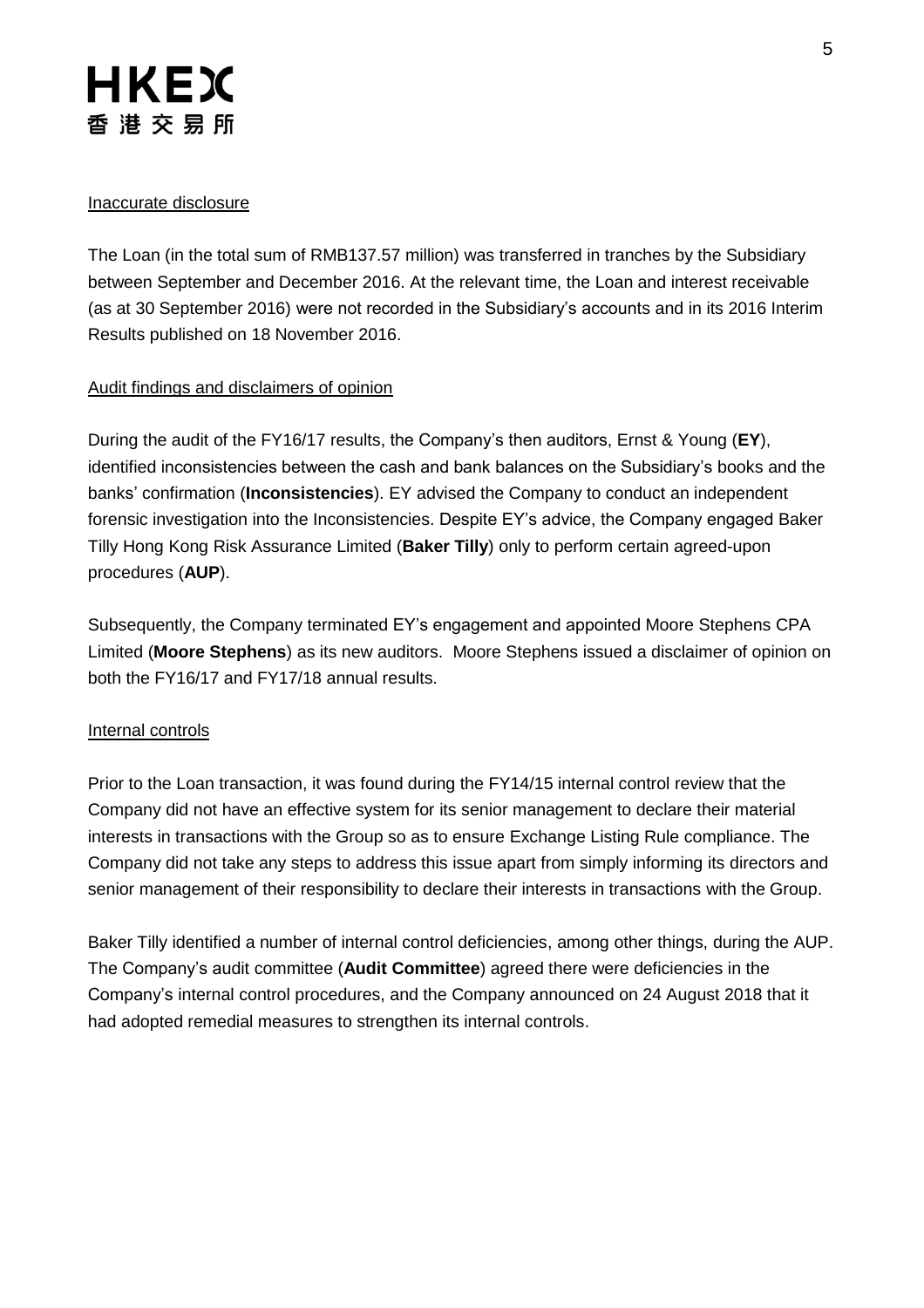#### Outstanding Results and Reports

The Company failed to publish and/or despatch the following results and/or reports as they fell due under the Exchange Listing Rules:

| <b>Financial results /</b>         | <b>Period end</b> | Due date              | <b>Published</b> | <b>Delay</b> | <b>Rule</b> |
|------------------------------------|-------------------|-----------------------|------------------|--------------|-------------|
| report                             |                   |                       |                  | (months)     | breached    |
| management 31/03/2017<br>Unaudited |                   | 30/06/2017            | 13/09/2017       | 2.5          | 13.49(3)(i) |
| accounts                           |                   |                       |                  |              |             |
| FY16/17 annual results             | 31/03/2017        | 30/06/2017            | 10/10/2018       | 15           | 13.49(1)    |
| FY16/17 annual report              | 31/03/2017        | 31/07/2017            | 29/10/2018       | 15           | 13.46(2)(a) |
| 2017 interim results               | 31/09/2017        | 30/11/2017            | 10/10/2018       | 10           | 13.49(6)    |
| 2017 interim report                | 31/09/2017        | 31/12/2017            | 8/11/2018        | 10           | 13.48(1)    |
| FY17/18 annual results             | 31/03/2018        | 30/06/2018 10/10/2018 |                  | 3            | 13.49(1)    |
| FY17/18 annual report              | 31/03/2018        | 30/07/2018 21/11/2018 |                  | 3            | 13.46(2)(a) |

### Deviation from CG Code

The Company circulated quarterly management accounts to its board of directors between June and December 2016. The Company's 2016 interim report and FY16/17 annual report did not disclose its practice to circulate quarterly (instead of monthly) management accounts to the board, nor did the Company provide any reasons for its deviation from code provision C.1.2 of the CG Code.

### **LISTING RULE REQUIREMENTS**

#### **Company**

Rule 2.13(2) requires a listed issuer to ensure that the information contained in any announcement or corporate communication is accurate and complete in all material respects and not misleading or deceptive.

Rules 13.46(2)(a), 13.48(1), 13.49(1),13.49(6) and 13.49(3)(i) stipulate the timing for the publication or despatch of a listed issuer's preliminary announcement of interim and annual results and interim and annual reports and results based on unaudited management accounts.

Rule 13.89(3) stipulates that a listed issuer must give considered reasons for any deviation from the code provisions of the CG Code in its annual reports and interim reports.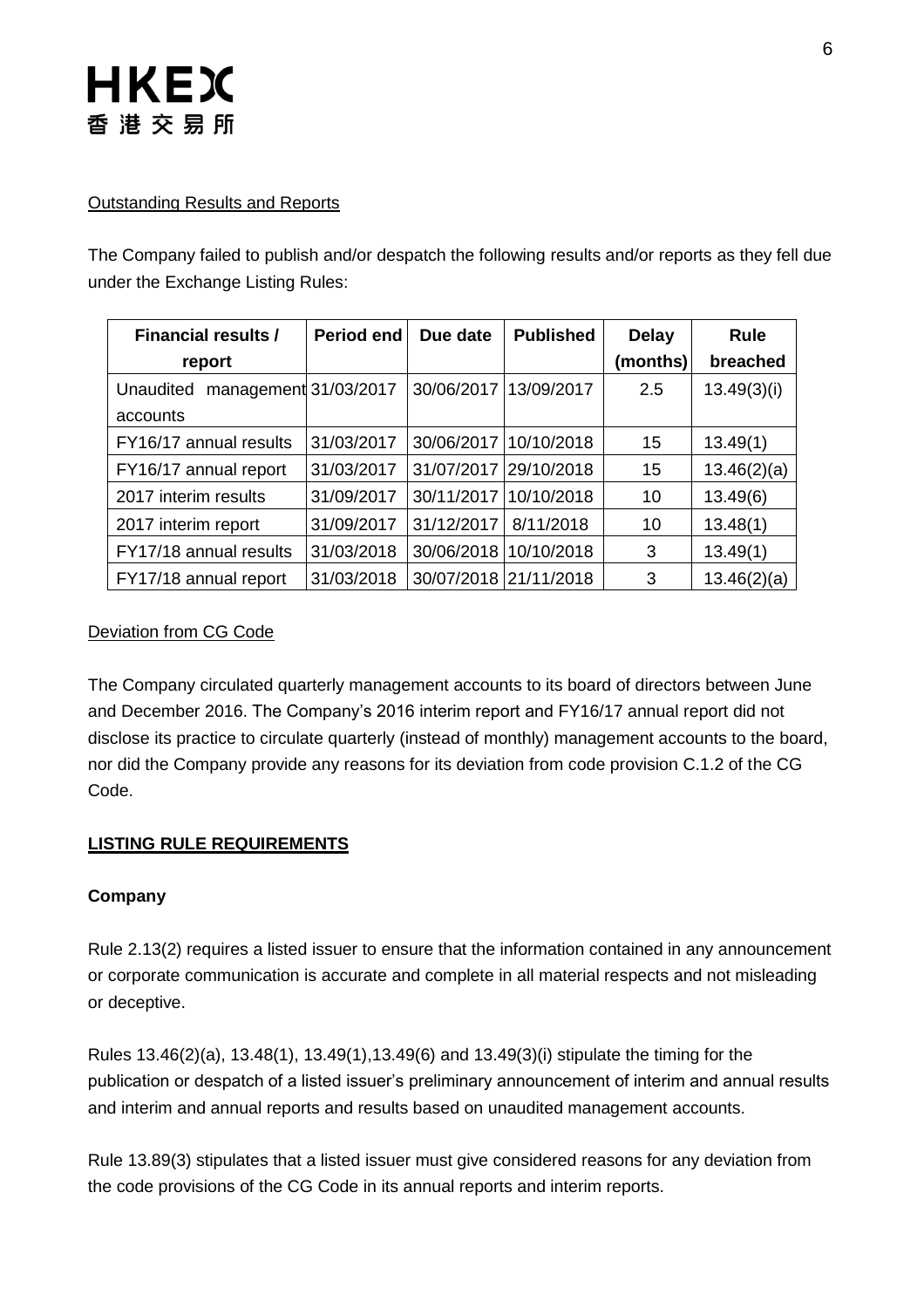Rule 14.34 requires a listed issuer to publish an announcement as soon as possible after the terms of a major transaction have been finalised.

Rules 14.38A, 14.40 and 14.41 provide that a major transaction must be conditional upon shareholders' approval and a circular must be sent to its shareholders and the Exchange.

Rule 14A.22 requires a listed issuer to inform the Exchange of any proposed transaction with a deemed connected person.

Rule 14A.35 requires a listed issuer to announce a connected transaction as soon as practicable after its terms have been agreed.

Rules 14A.36 and 14A.46 provide that a connected transaction must be conditional upon shareholders' approval at a general meeting held by the listed issuer, and a circular must be issued to shareholders.

Code provision C.1.2 of the CG Code requires a listed issuer's management to provide all members of the board with monthly updates in sufficient detail to enable the board as a whole and each director to discharge their duties under Rule 3.08 and Chapter 13.

### **Directors**

Under Rules 3.08, 3.16 and 13.04 of the Exchange Listing Rules, the board is collectively responsible for the company's management and operations, and the directors are collectively and individually responsible for the company's compliance with the Exchange Listing Rules.

Rule 3.08 provides that the Exchange expects the directors, both collectively and individually, to fulfil fiduciary duties and duties of skill, care and diligence to a standard at least commensurate with the standard established by Hong Kong law. These duties include the duty to act honestly and in good faith in the interests of the company as a whole (Rule 3.08(a)), to act for proper purpose (Rule 3.08(b)), to avoid actual and potential conflicts of interest and duty (Rule 3.08(d)), to disclose fully and fairly his/her interests in contracts with the issuer (Rule 3.08(e)) and to apply such degree of skill, care and diligence as may reasonably be expected of a person of his/her knowledge and experience and holding his/her office within the issuer (Rule 3.08(f)).

Rule 3.08 highlights the importance of directors taking an active interest in the issuer's affairs and having a general understanding of its business. This includes an obligation that they must follow up anything untoward that comes to their attention.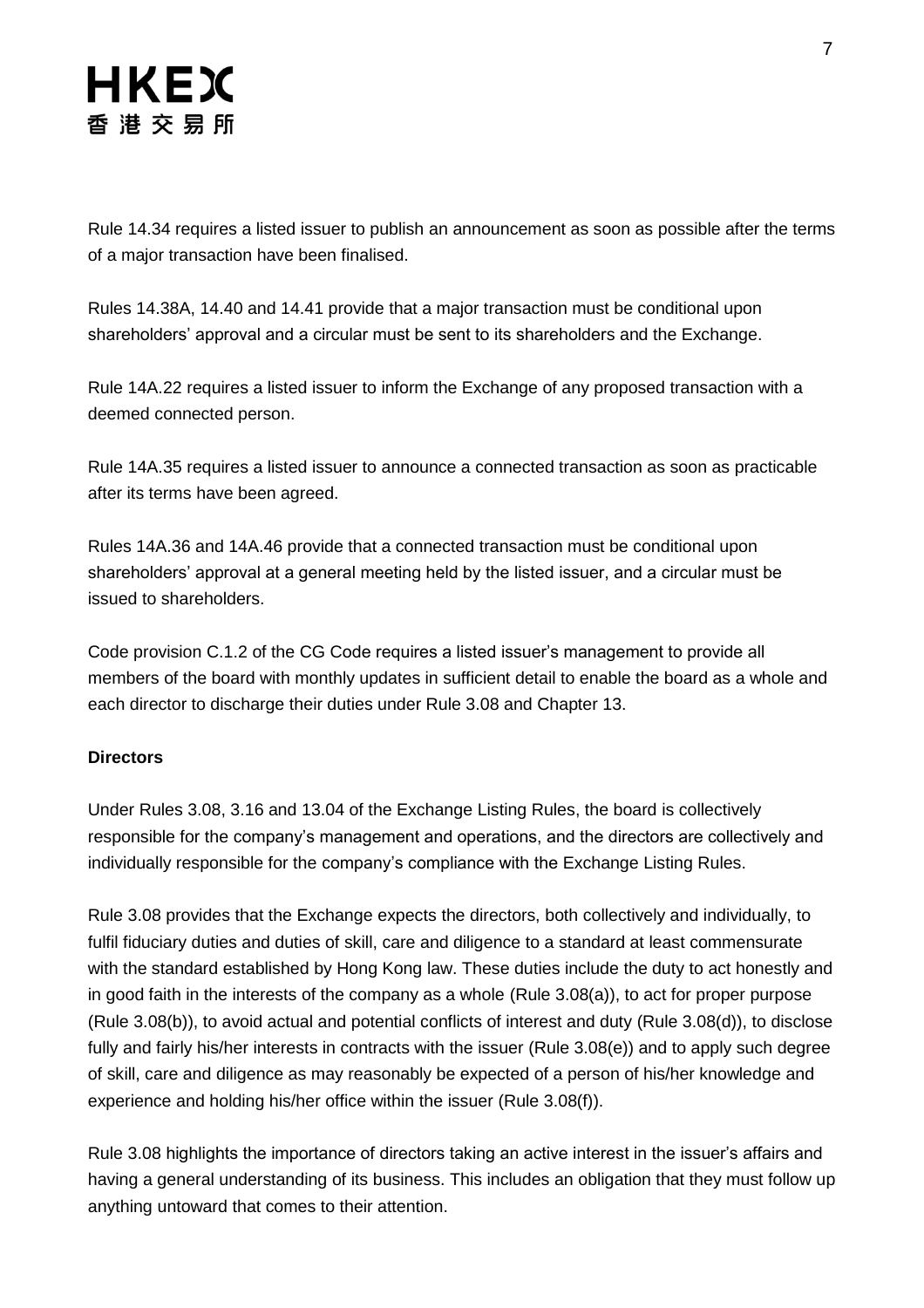A director of a listed issuer is under an obligation, pursuant to his/her Undertaking, to comply to the best of his/her ability with the Exchange Listing Rules and use his/her best endeavours to procure the Company's compliance with the Exchange Listing Rules.

Under the CG Code (Appendix 14 to the Exchange Listing Rules), directors are required, among other things, to oversee the issuer's risk management and internal control systems on an ongoing basis and ensure that a review of the effectiveness of the issuer's and its subsidiaries' risk management and internal control systems has been conducted at least annually, and when conducting their annual review, the directors should consider the effectiveness of the issuer's processes for financial reporting and Exchange Listing Rule compliance (code provisions C.2.1 and C.2.3 of the CG Code).

Further, code provision C.3.3 of the CG Code requires, among other things, the audit committee's terms of reference to include the review of the issuer's risk management and internal control systems, the review of any material queries raised by the auditor to management about accounting records, financial accounts or systems of control and management's response, and to ensure that the board will provide a timely response to the issues raised in the external auditor's management letter.

### **LISTING COMMITTEE'S FINDINGS OF BREACHES BY THE COMPANY**

The Listing Committee under the Listing Committee Decision, having considered the written and/or oral submissions of the Listing Division, the Company and the Relevant Directors, concluded as follows with respect to the Company's breaches:

The Listing Committee noted that the Company had admitted that it breached Rules 2.13(2), 13.46(2)(a), 13.48(1), 13.49(1), 13.49(3)(i), 13.49(6), 14.34, 14.38A, 14.40, 14.41, 14A.22, 14A.35, 14A.36 and 14A.46, and found that the Company did breach these Rules, as well as Rule 13.89(3) for failing to comply with the announcement, reporting, circular and independent shareholders' approval requirements in connection with the Loan Agreement, to record the Loan and interest receivable (as at 30 September 2016) in its 2016 Interim Results, to publish and/or despatch the Outstanding Results and Reports in a timely manner, and to give considered reasons for its deviation from code provision C.1.2 of the CG Code.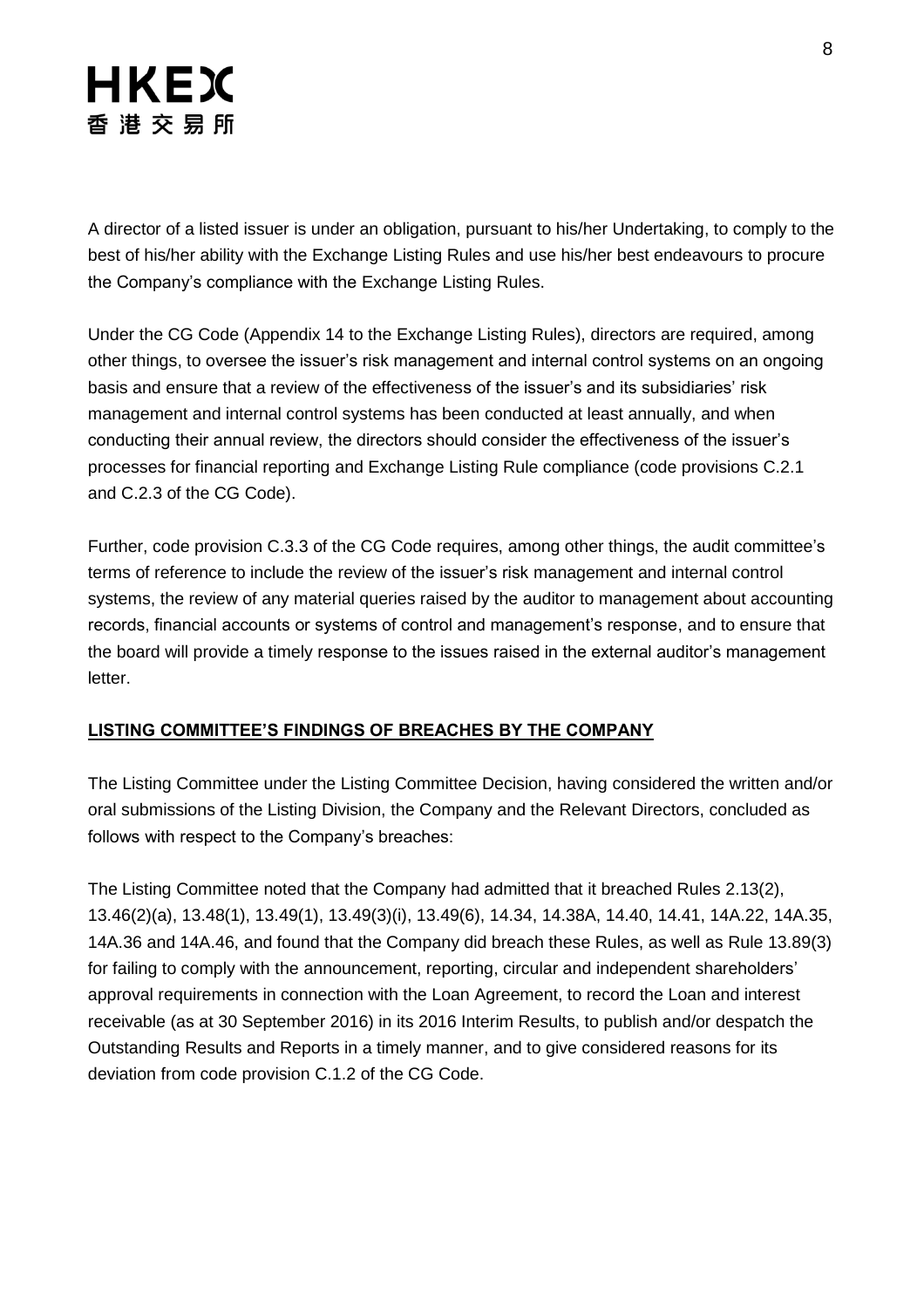### **Internal controls**

The Listing Committee in the Listing Committee Decision had also concluded that the Company did not have adequate and effective internal controls during the relevant time to protect the interests of the Company and shareholders and to ensure the Company's compliance with the Exchange Listing Rules. The Company's internal control deficiencies contributed, at least partly, to the Company's Rule breaches.

In the LRC Review, the Company had not sought a review of the Listing Committee's findings of breaches with respect to the Company but only sought a review of the sanction imposed on the Company under the Listing Committee Decision.

### **LISTING REVIEW COMMITTEE'S FINDINGS OF BREACH**

The Listing Review Committee in the LRC Review, having considered the written and/or oral submissions of the Listing Division, the Company and the Relevant Directors, concluded as follows:

#### **Relevant Directors' breaches**

The Listing Review Committee upheld the Listing Committee Decision with respect to the Relevant Directors' breaches and concluded that:

- (a) the Relevant Directors breached (i) Rule 3.08(f) for failing to apply such degree of skill, care and diligence as may reasonably be expected of persons of their knowledge and experience holding their offices within the Company; and (ii) their respective Undertaking for failing to comply with the Listing Rules to the best of their ability and failing to use their best endeavours to procure the Company's compliance with the Listing Rules:
	- (i) The evidence showed that the Company's then internal controls were deficient. The Relevant Directors failed to ensure the Company had an adequate and effective internal control system to procure the Company's Exchange Listing Rule compliance in relation to the Loan and to protect the interests of the Company and its shareholders.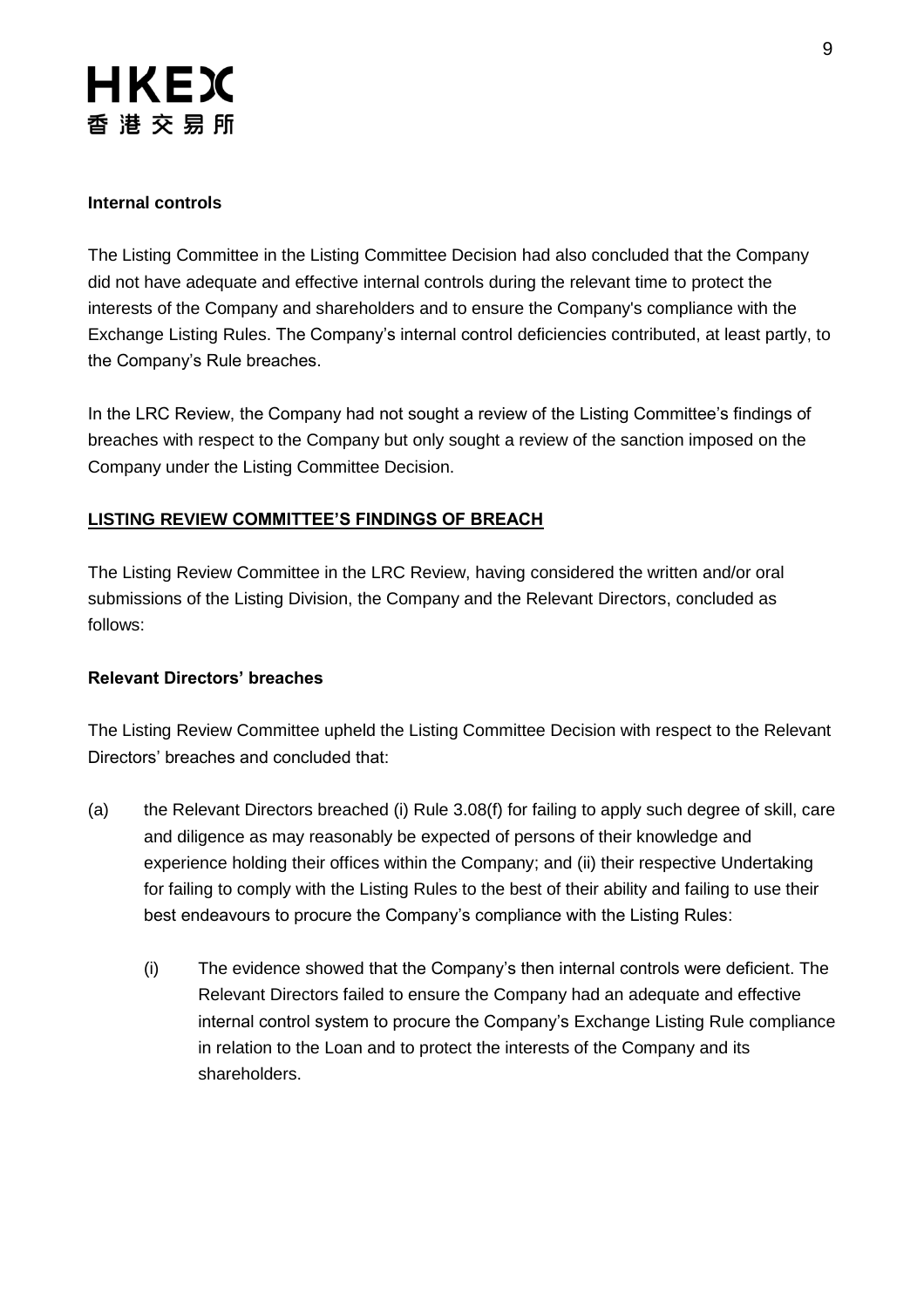# **HKEX** 香 港 交 易 所

- (ii) The FY14/15 internal control review report indicated that the Company did not have an effective system for the senior management to declare their material interests in transactions with the Group so as to ensure Exchange Listing Rule compliance. The Relevant Directors did not take sufficient steps to address this deficiency or enhance the Company's internal control procedures to ensure the Company's Exchange Listing Rule compliance.
- (iii) The evidence also showed that EY informed (a) both the Audit Committee and the board of the Company that the AUP would not be sufficient for audit purposes and that an independent forensic investigation should be conducted; and (b) the Audit Committee of the need to involve EY in setting the scope of the investigation. Despite EY's advice, the board resolved to perform only an AUP. It did not involve Moore Stephens (which was engaged to replace EY as auditors) in discussing the AUP's scope, nor consult Moore Stephens as to whether the AUP would be sufficient to address the issues relating to the Inconsistencies and for the purpose of the FY16/17 audit.
- (b) Dr Chiu and Mr Jiao breached (i) Rule 3.08(a), (b), (d), (e) and (f) for failing to (1) act honestly and in good faith in the interests of the Company as a whole; (2) act for proper purpose; (3) avoid their actual and potential conflicts of interest and duty; (4) disclose fully and fairly their interests in the Loan Agreement; and (5) apply such degree of skill, care and diligence as may reasonably be expected of persons of their knowledge and experience holding their offices within the Company; and (ii) their respective Undertaking for failing to comply with the Listing Rules to the best of their ability and failing to use their best endeavours to procure the Company's compliance with the Listing Rules:
	- (i) Dr Chiu and Mr Jiao owned the Supplier. Despite the nature of the Loan and the obvious conflict of interest, they approved the Loan Agreement without informing the respective board of directors of the Company and the Subsidiary. They admitted they failed to consider the actual or potential conflict of interests, the need to disclose their interests in the Loan / the Loan Agreement and the need to abstain from voting on the decision in respect of the Loan Agreement. Dr Chiu and Mr Jiao did not take any steps to procure the Company's compliance with the Exchange Listing Rules at the time of the Loan transactions.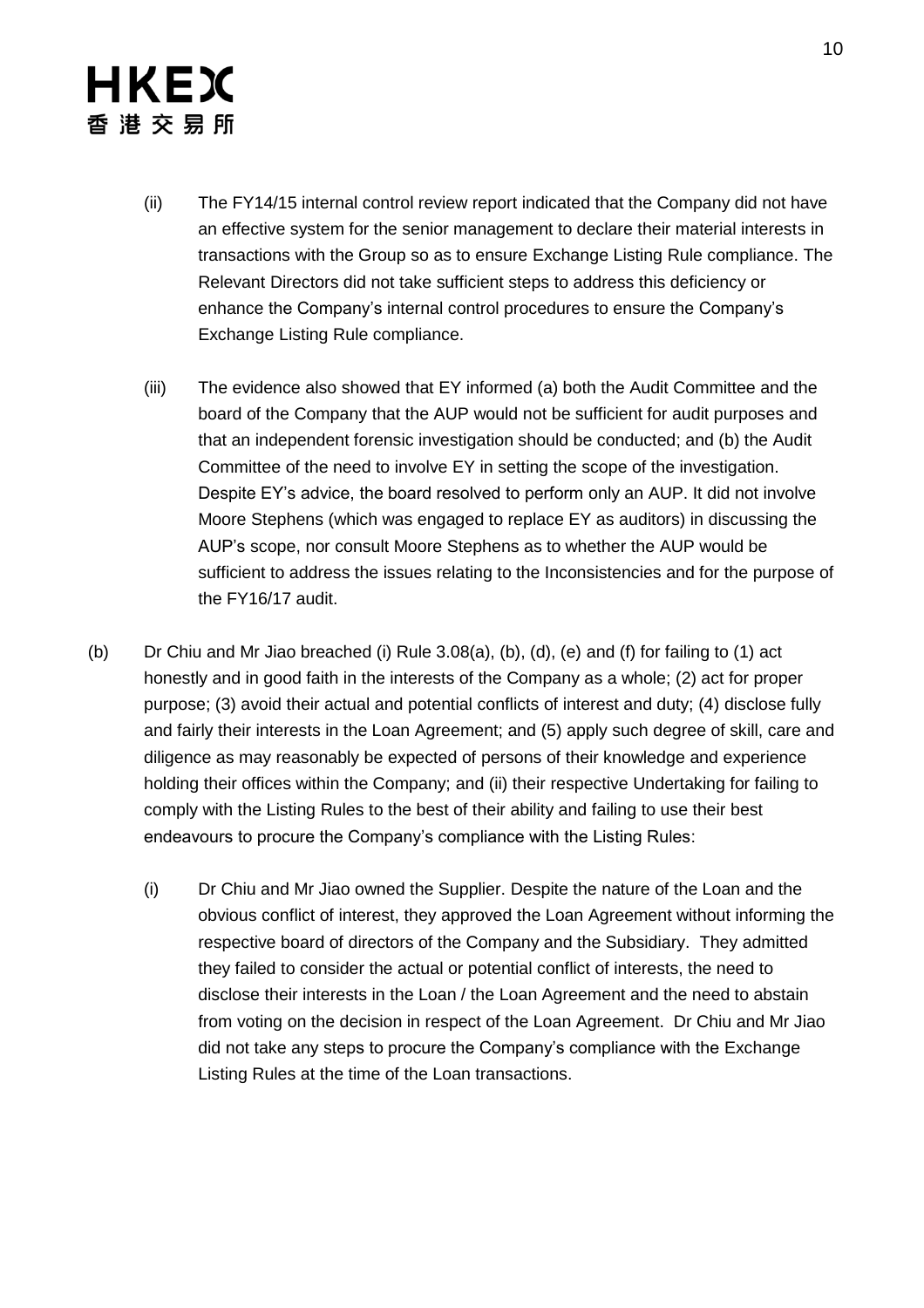- (ii) Dr Chiu and Mr Jiao asserted that they did not know the Loan was not recorded in the Subsidiary's accounts. A prudent director, in their position exercising due care and diligence, would have identified the significant discrepancies in the cash position in the management accounts for the period ended 31 December 2016, given the significant amount and their knowledge of the Loan.
- (iii) The Loan Agreement was entered into without complying with the requirements under Chapters 14 and 14A of the Exchange Listing Rules and the Group's internal control procedures. Dr Chiu and Mr Jiao did not disclose the Loan Agreement to the board. The approval of the Loan Agreement by Dr Chiu and Mr Jiao demonstrated their failure to (i) apply such skill, care and diligence as may reasonably be expected of persons of their knowledge and experience holding their offices, (ii) act honestly and in good faith in the interests of the Company as a whole, (iii) act for proper purpose, (iv) avoid their actual and potential conflicts of interest, and (v) disclose their interests in the Loan Agreement fully and fairly. Taking this and the factual matrix relating to the Loan into account, it was apparent that Dr Chiu and Mr Jiao had not exercised their powers as directors in a proper way.
- (c) Dr Chiu's and Mr Jiao's conduct in this case showed a persistent and/or wilful failure to discharge their responsibilities under the Exchange Listing Rules.

### **REGULATORY CONCERN**

The Listing Committee and Listing Review Committee regarded the breaches in this matter as serious:

- (a) This case revealed serious concerns over the Company's corporate governance, Dr Chiu's and Mr Jiao's persistent and/or wilful disregard towards Rule compliance, and the Relevant Directors' ability to ensure that notifiable and connected transactions were identified and reported to the board for approval and to procure the Company's Exchange Listing Rule compliance by way of the Company's internal control system.
- (b) The Company's failure to comply with Chapters 13, 14 and 14A of the Exchange Listing Rules deprived the Company's investors of their right to the timely receipt of information in relation to, and the Company's independent shareholders of their right to vote on, the Loan. Given the significant amount and unsecured nature of the Loan, the Company had to bear the credit risk and the potential adverse impact arising from the Loan.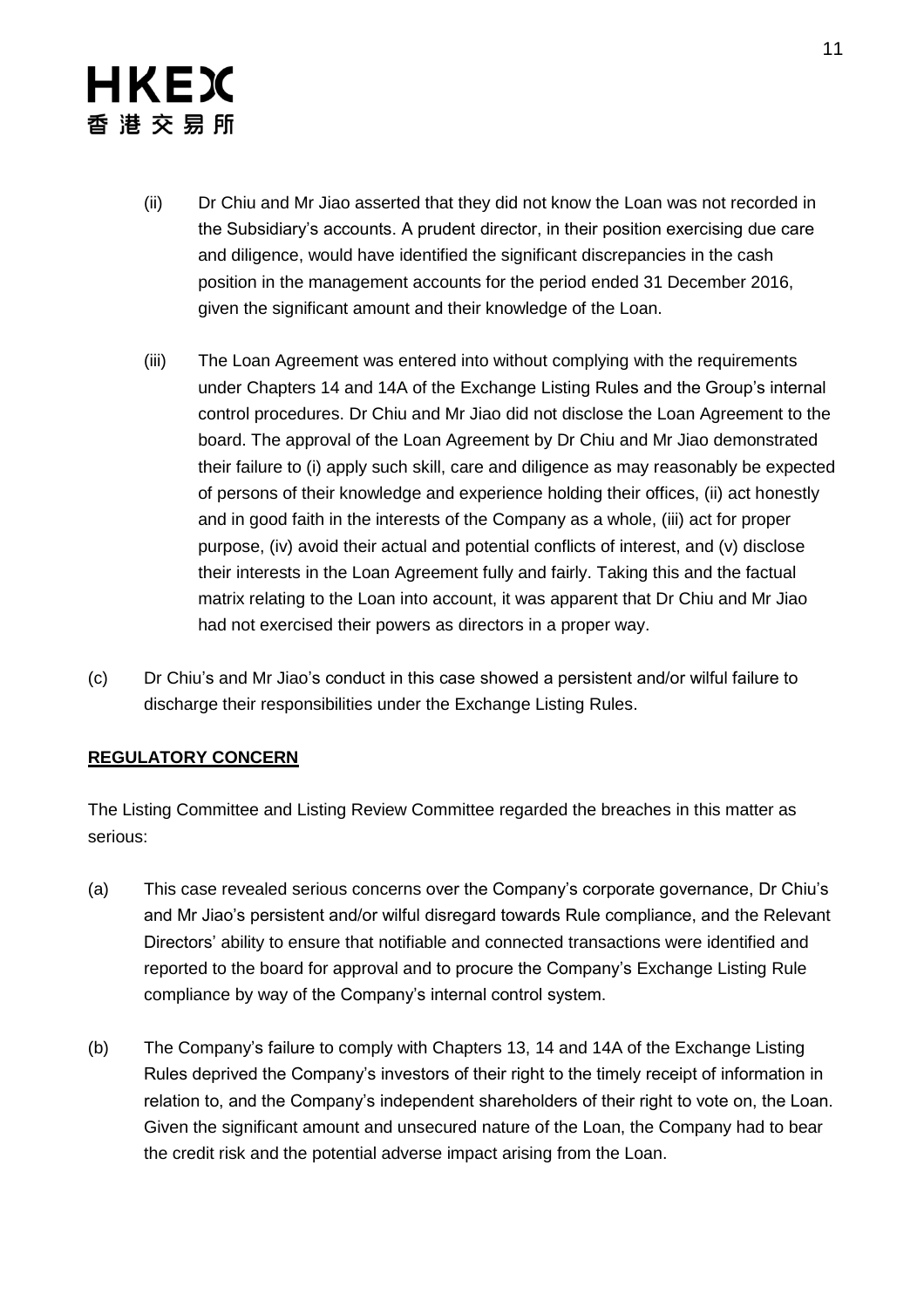- (c) Dr Chiu's and Mr Jiao's conduct represented their persistent and/or wilful disregard towards compliance with the Exchange Listing Rules. They procured the Loan advances in five tranches over three months and persistently failed to inform the other directors, declare their interests and procure the Company's compliance with the Exchange Listing Rules in relation to the Loan.
- (d) It is important for the Relevant Directors to ensure the Company review its internal control system and to follow up on any deficiencies identified or anything untoward that comes to their attention. The evidence in this case revealed deficiencies in the Company's internal controls, which contributed to the Company's Rule breaches. The Directors did not take sufficient steps to ensure the Company's internal control system was adequate and effective.

#### **SANCTIONS**

The Listing Review Committee decided to:

- (1) censure the Company for its breaches of Rules 2.13(2), 13.46(2)(a), 13.48(1), 13.49(1), 13.49(3)(i), 13.49(6), 13.89(3), 14.34, 14.38A, 14.40, 14.41, 14A.22, 14A.35, 14A.36 and 14A.46;
- (2) censure each of Dr Chiu and Mr Jiao for his breach of Rules  $3.08(a)$ , (b), (d), (e) and (f), and his Undertaking;
- (3) censure each of Ms Yeh, Dr He, Mr Guo, Mr Kwok, Mr Lam and Dr Liu for his/her breach of Rule 3.08(f) and his/her Undertaking; and
- (4) state that in the Exchange's opinion, by reason of the persistent and/or wilful failure of Dr Chiu and Mr Jiao to discharge their responsibilities under the Exchange Listing Rules, the retention of office by Dr Chiu and Mr Jiao is prejudicial to the interests of investors.